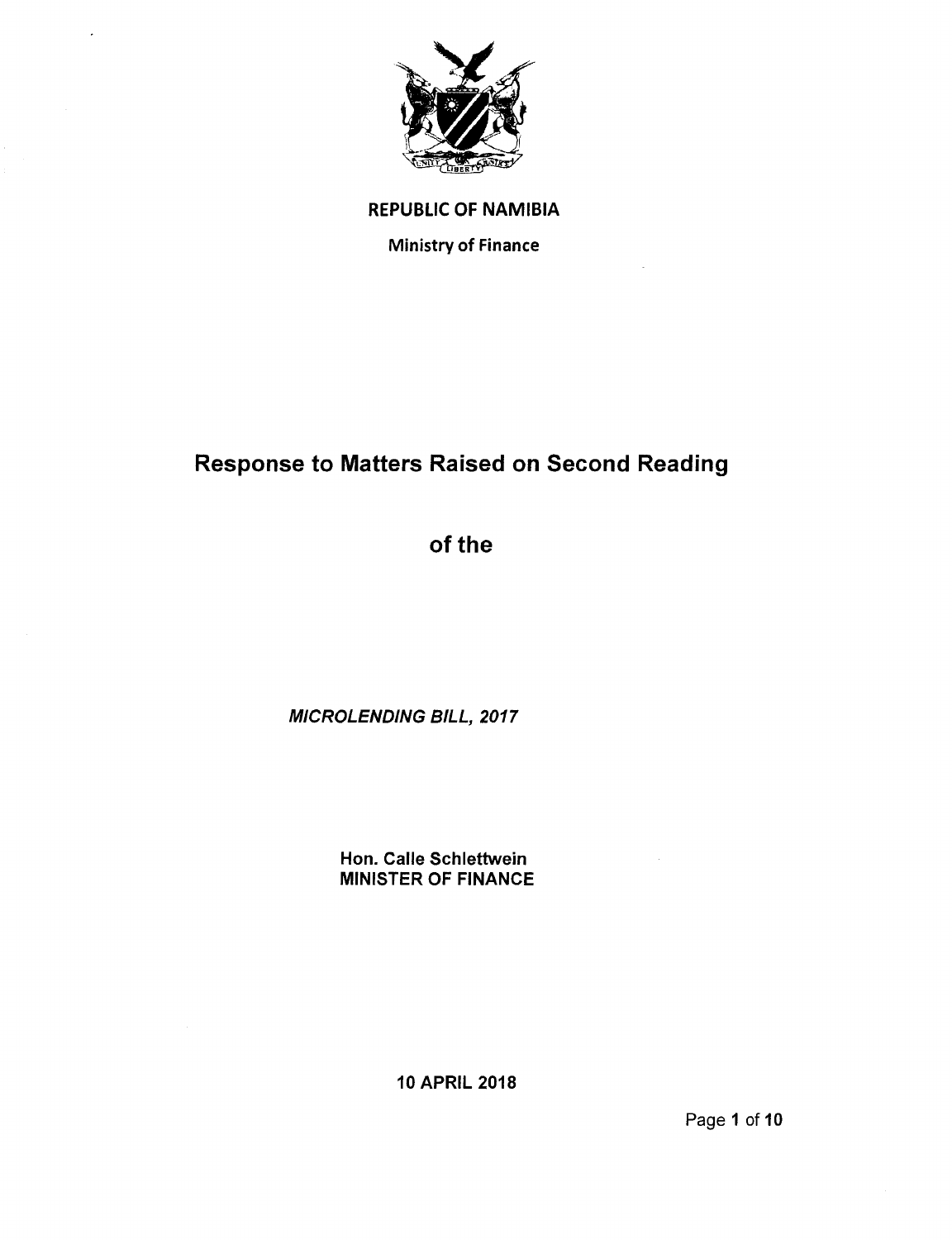### *Honourable Speaker,*

- 1. Let me, first of all, thank the House and the Honourable Members for the principle and general support for this important piece of legislation. I wish to thank the Honourable Members to have taken the floor to make input on the Bill. In this regard, I thank the Honourable Lucia Iipumbu, Hon. Elma Dienda, Hon. Heather Sibungo, and Hon. Sophia Swartz/for the input provided and the principle support for the Bill.  $\left\langle \frac{\partial f}{\partial x} \right\rangle$  be  $\left\langle \frac{\partial f}{\partial y} \right\rangle$  and  $\left\langle \frac{\partial f}{\partial x} \right\rangle$
- 2. The questions and matters raised mainly seek for clarification and, thus, to make the provisions of the Bill clearer, while others are proposed improvements on the Bill. Some such proposals will strengthen the provisions of the Bill, while others which do not need to be legislated will enhance the implementation modalities through conditions, regulations and standards.
- 3. The comments made and questions asked are in regard to (i) the policy behind the bill, (ii) definitions and (iii) input on specific provisions of the Bill, mainly in respect to the processes and modalities for implementing the provisions of the Bill.
- 4. This legislation is geared to providing effective risk-based regulation of the microlending industry, while promoting responsible borrowing.
- 5. The microlending industry services a large section of the underserved market with substantial vulnerability and increasing needs for financial inclusion.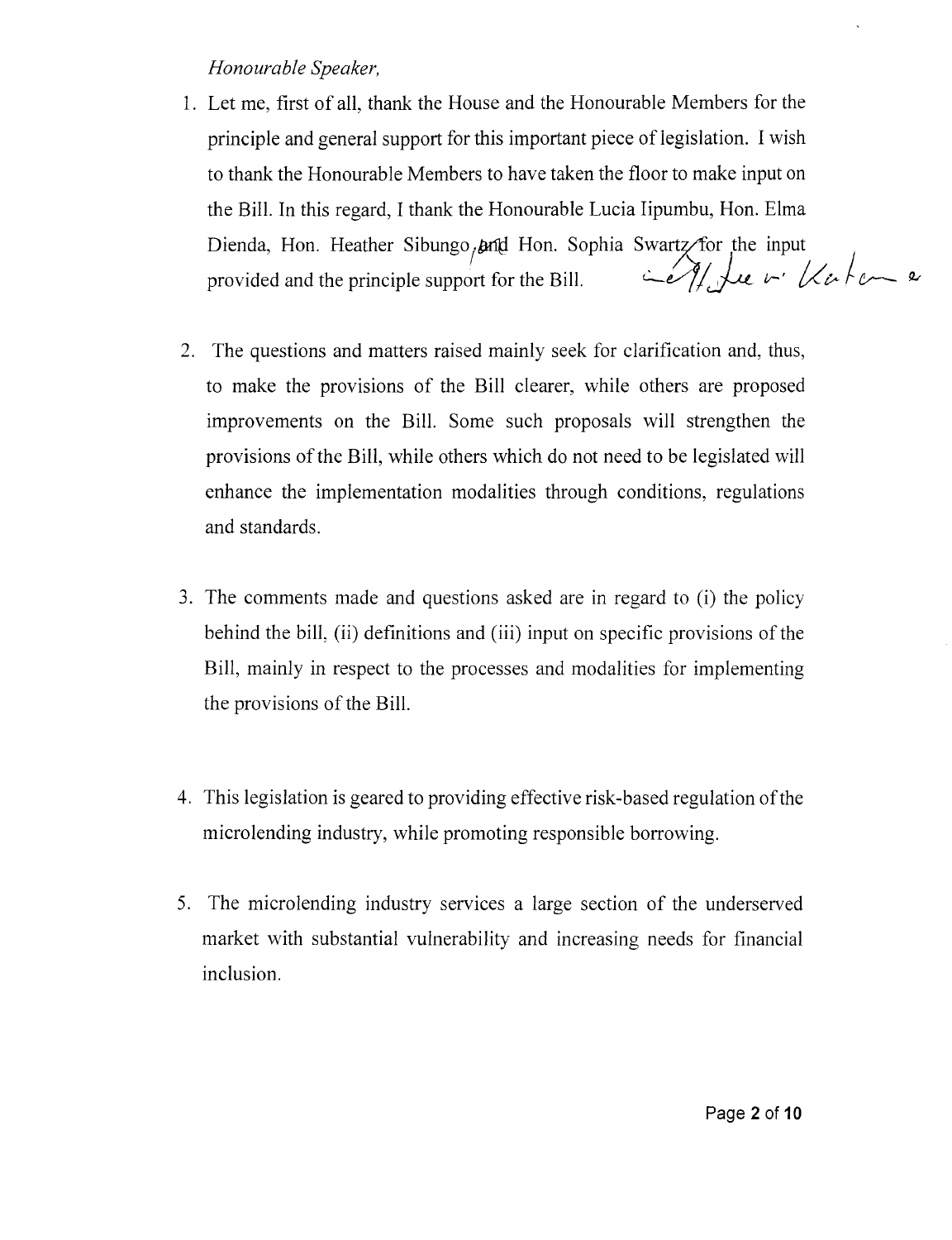*6. Honourable Speaker,* the matters raised during the *Second Reading* of the Bill pertain to some of the policy provisions and definitional matters while most of the aspects relate to.

### *Honourable Speaker,*

7. Let me know address these specific matters raised:-

## **Policy Related Questions**

- 8. As regards policy related matters, Honourable Sibungo raised concerns that the Bill gives little emphasis on consumer rights, consumer protection and conflict resolution mechanisms.
- 9. In this regard Honourable Speaker, the very essence of the Bill is to protect consumers through effective and consistent regulation of microlenders, while also ensuring the provision of microlending service in a wellregulated industry. It does so by first setting out the registration regime and affordability assessments, while Sections 23 and 24 are explicit in their provisions for prohibited activities and disclosure of information.
- IO. Besides access to courts, the Bill makes provision for complaints procedures to be determined by NAMFISA to be set out in the Standards.
- *II.Honourable Speaker,* alternative dispute resolution mechanisms in the financial sector will be provided for in the Financial Services Adjudicator Bill, which I will table in the next session of Parliament. The Financial Services Adjudicator Bill is transformation and will seek to provide to provide an alternative dispute resolution platform for the financial services sector free of charge.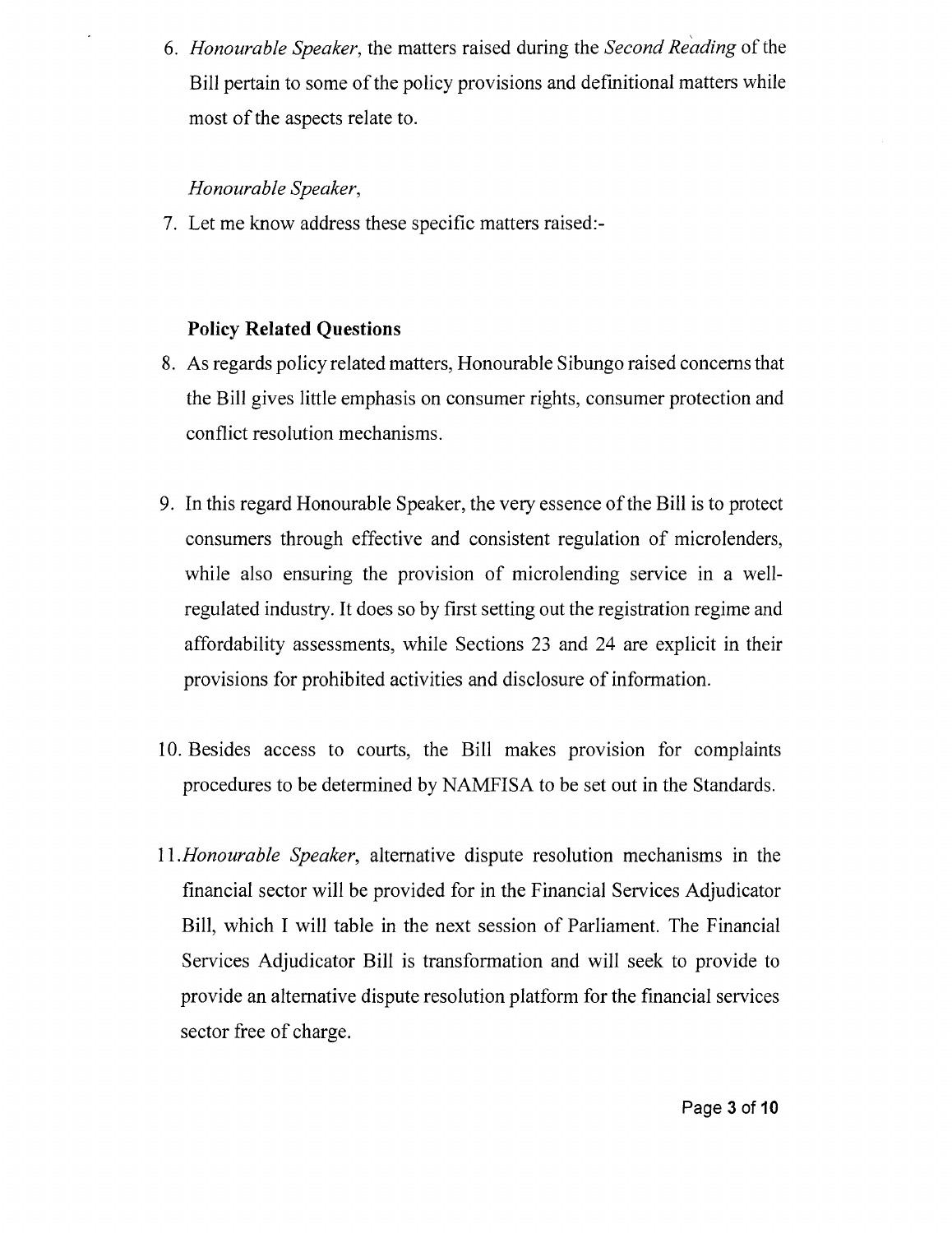- 12.There were also questions raised regarding the cross-referencing to other laws some which are under Amendment, such as the Bank of Namibia Act. Reference to any law includes the principal Act and any amendments to the principal Act. With regard to allowable instruments to be used for microbusiness transactions, the Bill does not provide restrictions, but requires conformity with the payment Systems Management Act. Microlenders are at liberty to make use of any instruments allowed by the Payment System Management Act.
- 13. Questions were also raised about the powers of the Minister, with a concern that the Bill gives too many powers to the Minister in regard to microlending transactions or the power to make regulations. The legislation makes provision for the Minister to exercise powers delegated to him/her through the legislation. This is to allow the legislature to concentrate on more important issues than thresholds and tenures. Similar provisions are found in all legislation and also the Usury Act, which allows the Minister to determine thresholds and other operational matters. It is standard practice in legislation to authorise the Minister to make regulations necessary for the effective implementation of the legislation.

#### **Matters of Definition**

1. Questions of clarification were put about definitions of a "natural person" and "microlending business" and how money related transactions of pawn shops are regulated. *In this connection, the terms 'microlending business', micro lender " and "microlending transactions" are all defined in the Bill. Transactions of pawn brokers and pawn shops which are money lending transactions will either fall within the ambit of the Usury Act or the Microlending Bill, depending on the nature of activities.*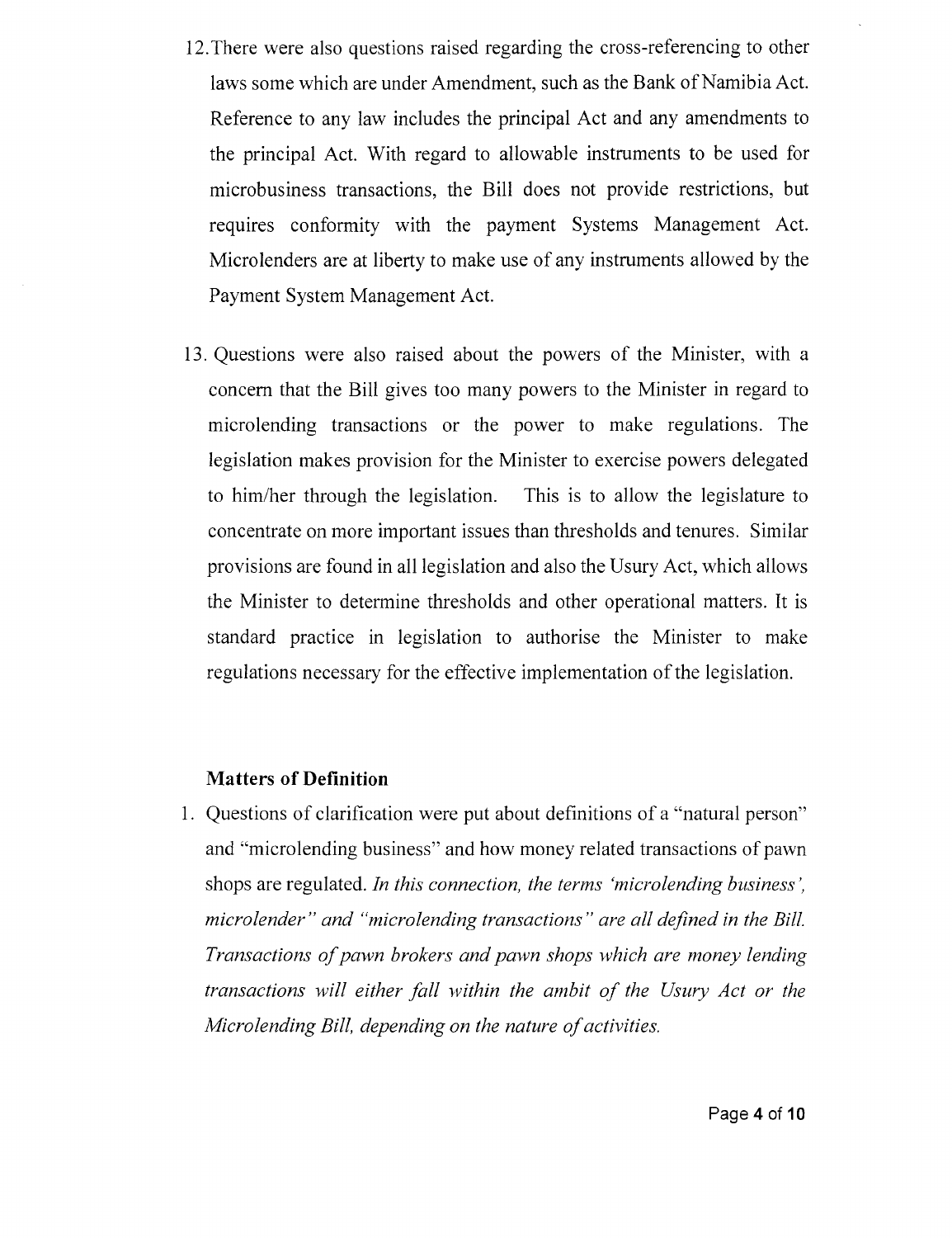2. As defined, reference to 'person' includes both natural and legal persons. When it is necessary to distinguish a natural person from a legal person, the term 'natural person' is used. For purposes of section 7(1)(b), reference to 'natural person' means a human being and not any other person.

### **Registration Process**

- 3. Unregistered person: Clarity was sought that the use of the word "suspect" appears to be inappropriate, and it was suggested to use substitute words such as "classify, conclude or determine". *The purpose of the provision is to allow for NAMFISA to initiate the process that will eventually lead to a conclusion or determination that a person is in fact conducting the business of micro lending whilst not registered. One cannot classify, conclude or determine that a person is indeed conducting microlending business without first verifying the facts. A suspicion that someone is carrying on the business of a micro lender can, for example, arise from a complaint received. An inspection would then be necessary to verify facts in order to come to a conclusion in the matter.*
- 4. A concern was raised that there are provisions for registered sole traders but not for individuals and that use of the phrase FIT and PROPER' appear to be ambiguous. *Indeed the Bill makes provision for individuals to register as microlenders in addition to corporate entities. Section 6(c) deals with individual applicants specifically, while section 6(d) deals with applicants who are corporate entities.* The phrase 'fit and proper' is defined in the Bill and it is also consistent with other legislations such as the Financial Intelligence Act. The criteria of what constitutes "fit and proper" is given in the Schedule annexed the Bill of which solvency and business experience are some such criteria.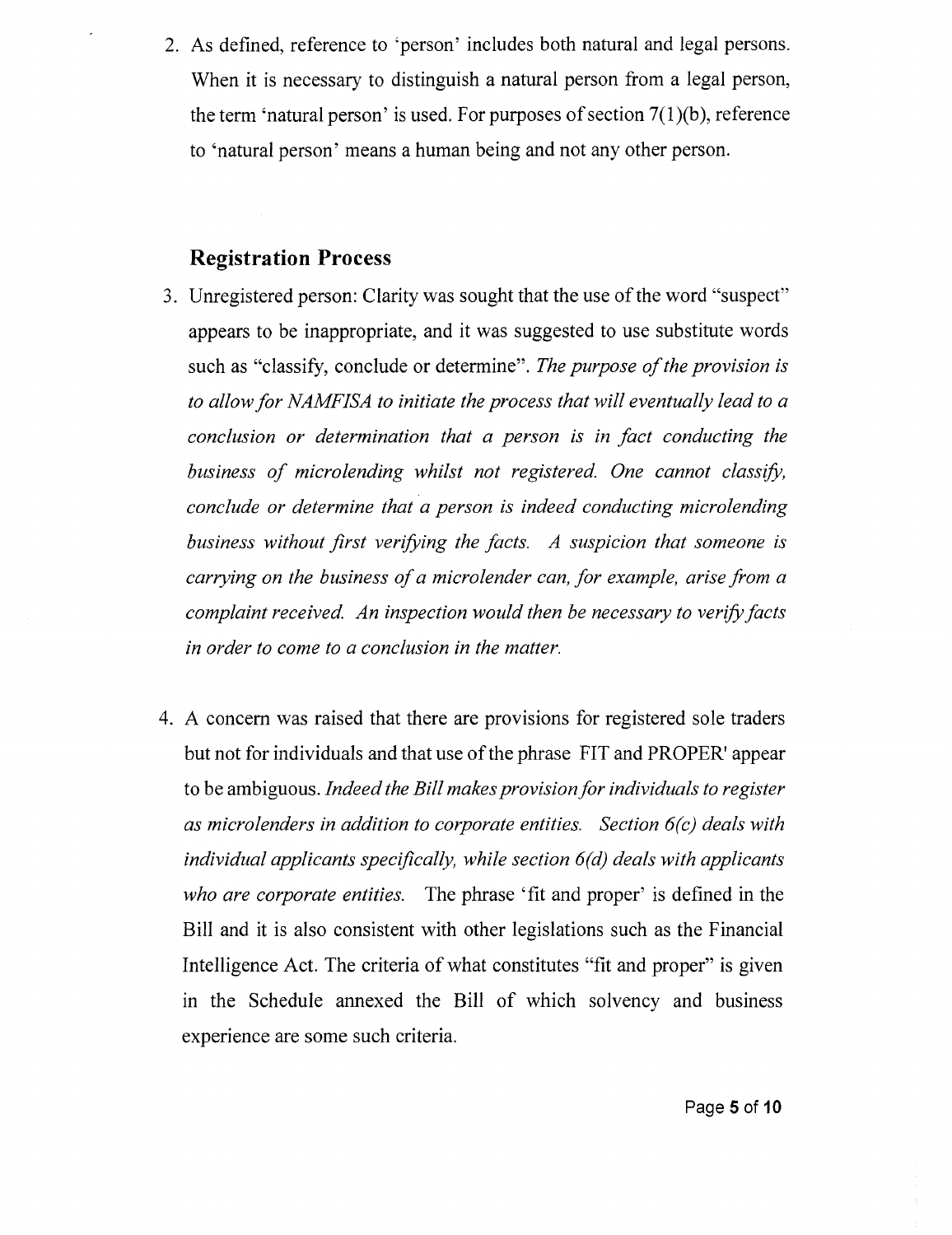- 5. **Disqualified persons:** A question was raised whether microlenders are being treated differently as the Bill requires the majority interest or shareholdings to be owned by Namibians, else the microlender will be disqualified. This aspect is to be considered in the country and overall financial sector policy context. The Namibia Financial Sector Strategy is, in part, aimed at Namibianizing the financial services sector.
- 6. Some comments were also made on the use of name or change of name by the microlenders. *These concerns are adequately covered under Section 18(1) and* (2) *and Section 18(2)(a) and (b) of the Bill.*
- 7. It was also enquired whether borrowers can take out insurance on their loans. *This is provided/or in Section* 23(2) *and* (3) *of the Bill as well as in Paragaph (c) of the definition of the "principal debt".*
- 8. It was articulated that a single person or partnership should be allowed to conduct microlending business. This is indeed the case because the term 'person' includes both a natural person and a legal person, meaning either an individual person (inclusive of partnerships) or a corporate entity may apply for registration as a microlender. Regardless, all currently registered microlenders, whether individuals, partnerships or corporate entities of whatever nature, must comply with the provisions of the Bill.
- 9. The other question raised was on the imposition of conditions and why is there now a provision for microlenders to have start-up capital. It should be noted that the Bill does not prescribe minimum start-up capital for microlenders, as it will exclude many persons from entering the industry. However, an applicant for registration must show that he she fit has capital  $i$ . *dwell*. which can be disbursed in the form of loans, an<del>d  $h\sigma$ she</del>/it must also

 $\nu L_{\nu}/l_{\nu}$  $D$   $D$   $\mathcal{N}$ , lex  $\int$ <sup>'</sup> $\int$ <sup>'</sup>  $\int$ <sup>o</sup>  $\int$ <sup>o</sup> Page 6 of 10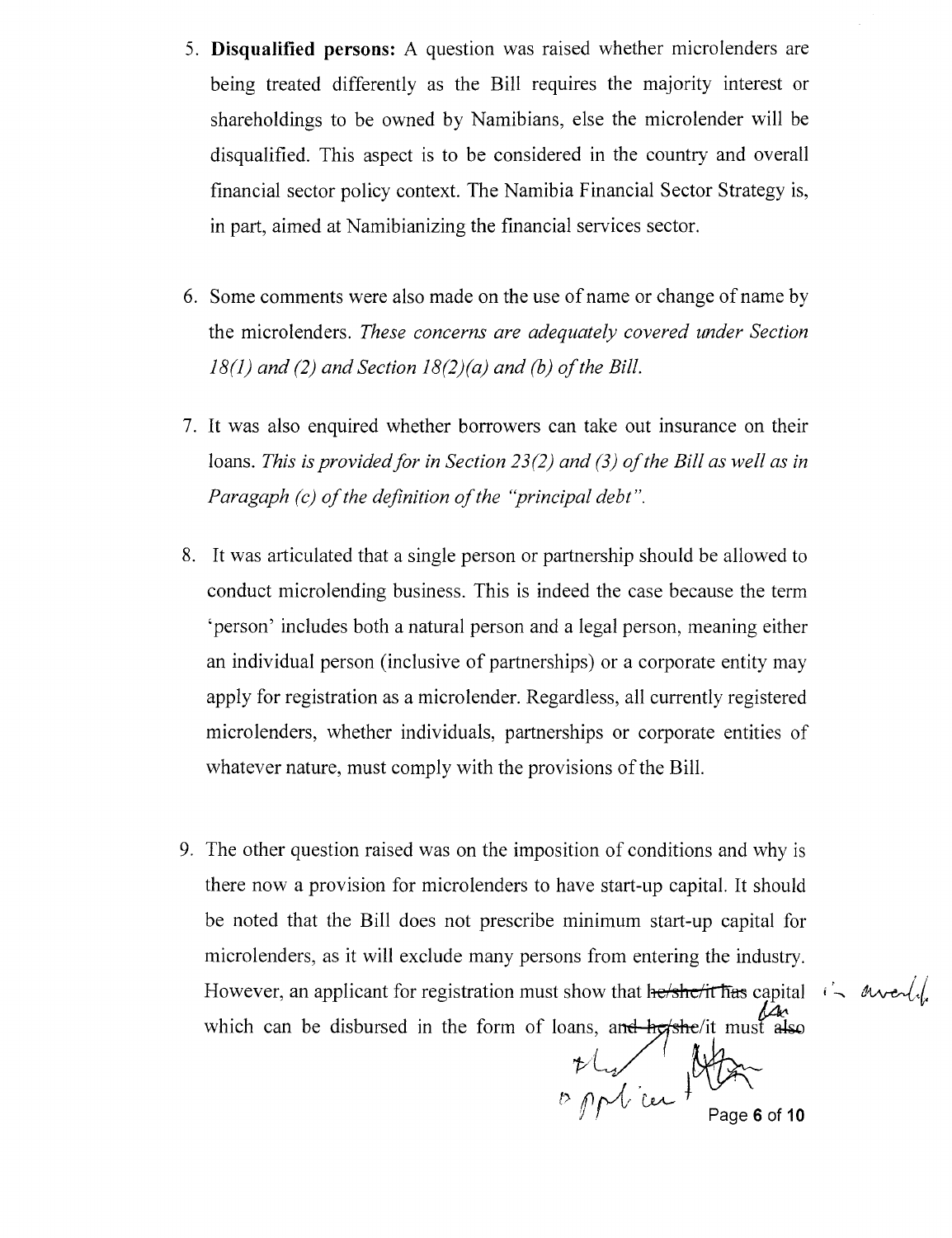$\mu$   $\sim$   $\mu$   $\sim$   $\sim$   $\mu$ adequately explainy the source of the funds for purposes of the Financial

Intelligence Act.

10. A concern was raised on the requirement for annual renewal of registration. The purpose of the renewal requirement is to ensure that microlenders continuously comply with the provisions of the Bill. This Bill is not the only piece of legislation which provides for annual renewals. For the microlenders, such renewals would enhance the reputation of the industry which, in turn, strengthens consumer protection.

#### **Other Provisions of the Bill**

- *11. Honourable Speaker,* on the opening of additional micro lending branches and the requirement to keeping track of their changing details, the question was why will we allowed them in the first place to operate at different addresses with different names? An additional branch is only an extension of the registered microlender. The aim of the Bill is not to unnecessarily restrict persons from doing business, but to regulate those businesses and additional branches. The process provided for under Section 21, is to keep track of changed details and additional key responsible persons etc, so that they can be properly supervised.
- 12. It is proposed to insert the word *'days'* after "14 " on Page 20, Section 21(5). This is accepted and I grant that type amendment be made.
- 13. A request was made to clalify in layman's language, what would the maximum finance charges if a person borrows, say, N\$lO,OOO from a micro-lender and what is the regulatory cap in terms of the Usury Amendment Act of 2017 and whether these finance charges are affordable.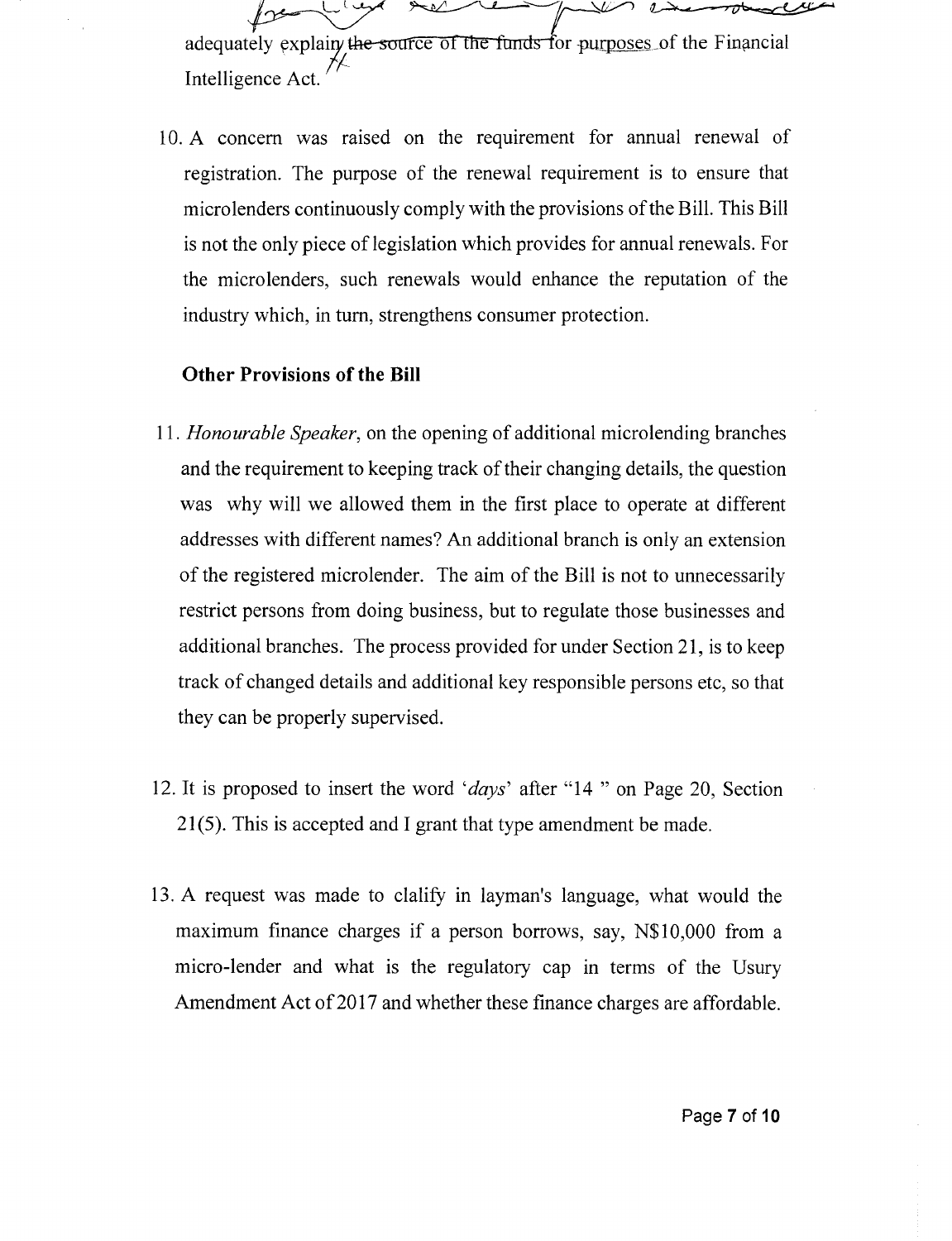- 14.In this regard, *Honourable Speaker,* Section 22, dealing with maximum finance charges, authorizes the Registrar to determine the maximum finance charges in terms of Usury Act.
- 15.Currently the maximum finance charges for a microlender are the average prime rate charged by commercial banks in Namibia, times 2, per annum. The maximum finance charges for a money lender are the average prime rate charged by commercial banks in Namibia, times 1.6, per annum. These charges will remain in place until the promulgation of the Bill.
- 16.The proposed new finance charges, after the promulgation of the Bill, will be a once-off 30% for microlenders disbursing loans over a period of 30 days up to 5 months, and average prime rate times 2 per annum for microlenders disbursing loans for periods exceeding 5 months up to 60 months.
- 17.As an example, if a borrower borrows N\$10 000,00 to be repaid over a period of up to 5 months, the finance charges would be N\$3000.00, i.e 30% once-off. It therefore follows that the monthly repayment would be N\$2600,OO per month if the loan is repaid over a 5-month period.
- 18.The higher risks associated with these types of loans result in higher finance charges. According to studies undertaken, these charges are in line with finance charges in other neighboring jurisdictions with similar risks and costs premia.
- 19. It was proposed that a microlender may not provide a loan to a minor or someone who is under legal disability. The law of contract deals with the legal capacity of minors and persons with diminished capacity to enter into contracts and these are the same rules which will apply to microlenders.

 $\bar{\mathcal{A}}$  $\ddot{\phantom{a}}$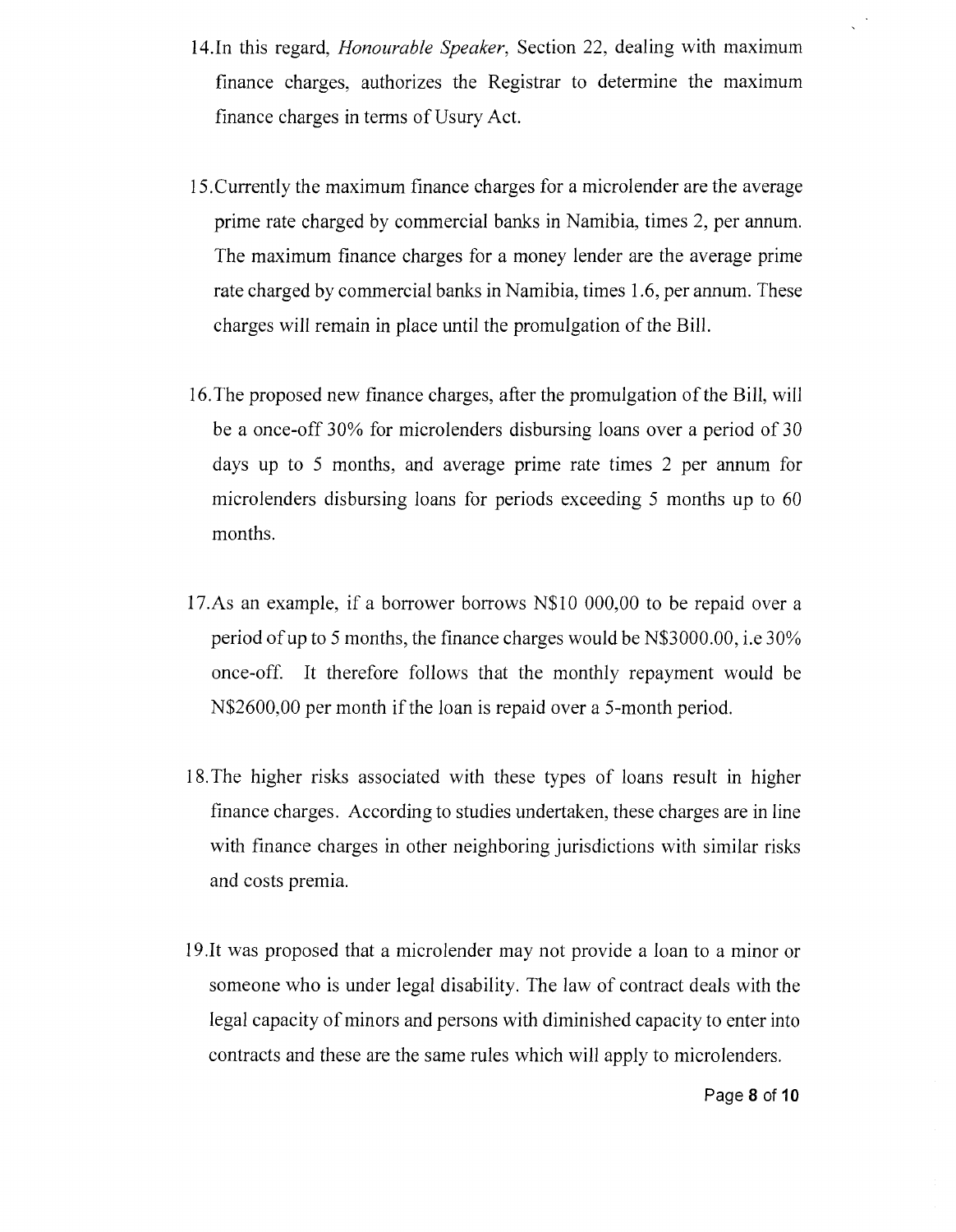- 20.Considerations were also given to the confidentiality of information. At issue is what will happened if a microlender disclose any confidential information. First, the borrower will have the choice to stop doing business with that particular microlender and have the option to institute a claim for damages against the microlender if he/she suffered damages as a result of the unlawful disclosure of the information. Second, NAMFISA can take appropriate enforcement action through the issuing of Directives (section 34) or to, eventually, cancel the registration of the microlender (section 13). Either or both of these consequences may occur.
- 21. The remaining set of questions dealt with the supervisory powers conferred to Namfisa, especially the powers to remove the key responsible persons at the microlender business if Namfisa was not involved in the appointment of such persons. In this regard, NAMFISA is under obligation to ensure that only fit and proper individuals are involved in this sector; hence the corresponding power to intervene when a key responsible person does not meet the fit and proper criteria.
- 22. The last set of questions raised were with regard to the requirements and appointments of inspectors. Usually, the inspectors will be NAMFISA staff members to conduct regular on-site inspections. If circumstances warrant, specialised persons from outside NAMFISA may be appointed to assist NAMFISA in conducting inspections. NAMFISA applies risk based principle in undertaking on-site inspections and this is backed-up by consumer education and dissemination of information program.